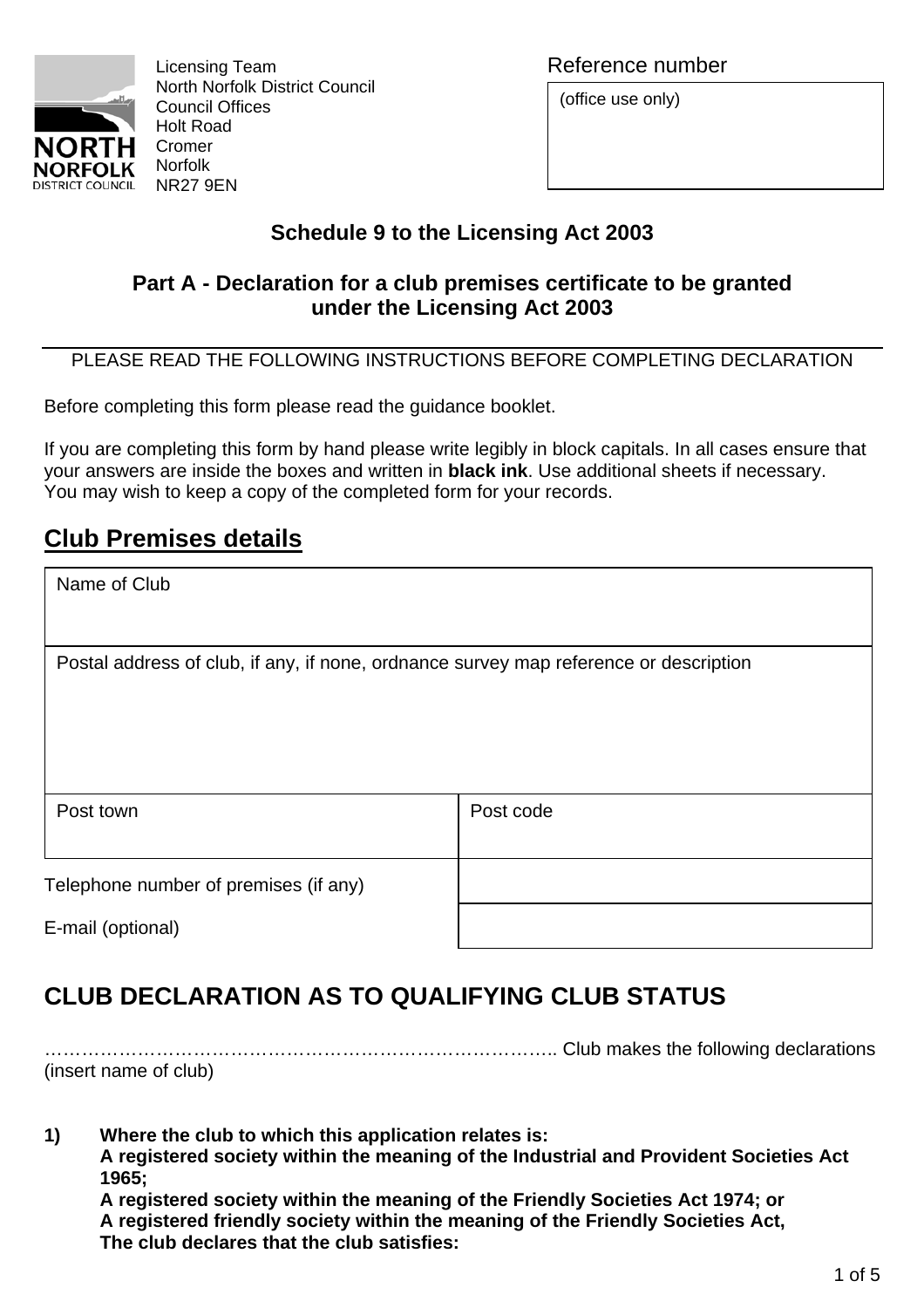## **Please tick** √ **Yes**

| Condition 1 in section 62(2) of the Licensing Act 2003                                                                                                       |                          |
|--------------------------------------------------------------------------------------------------------------------------------------------------------------|--------------------------|
| Please give relevant club rule number(s)                                                                                                                     |                          |
|                                                                                                                                                              |                          |
| Condition 2 in section 62(3) of the Licensing Act 2003                                                                                                       |                          |
| Please give relevant club rule number(s)                                                                                                                     |                          |
|                                                                                                                                                              |                          |
| Condition 4 in section 62(5) of the Licensing Act 2003                                                                                                       |                          |
| Does the club wish to supply alcohol to members and guests?<br>If yes the club declares that $-$                                                             |                          |
| The purchase of alcohol for the club and the supply of alcohol by the club is under the<br>control of the members or of a committee appointed by the members |                          |
| Please give relevant club rule number(s), if any                                                                                                             |                          |
|                                                                                                                                                              |                          |
| Where the club to which this application relates is:<br>2)<br>An association organised for the social well-being and recreation of persons employed          |                          |
| in or about coal mines, the club declares that the club satisfies:                                                                                           | <b>Please tick √ Yes</b> |
| Condition 1 in section 62(2) of the Licensing Act 2003                                                                                                       |                          |
| Please give relevant club rule number(s)                                                                                                                     |                          |
|                                                                                                                                                              |                          |
| Condition 2 in section 62(3) of the Licensing Act 2003                                                                                                       |                          |
| Please give relevant club rule number(s)                                                                                                                     |                          |
|                                                                                                                                                              |                          |
| Does the club wish to supply alcohol to members and guests?<br>If yes the club declares that $-$                                                             |                          |
| First condition in section 66(4) of the Licensing Act 2003<br>Please give relevant club rule number(s)                                                       |                          |
|                                                                                                                                                              |                          |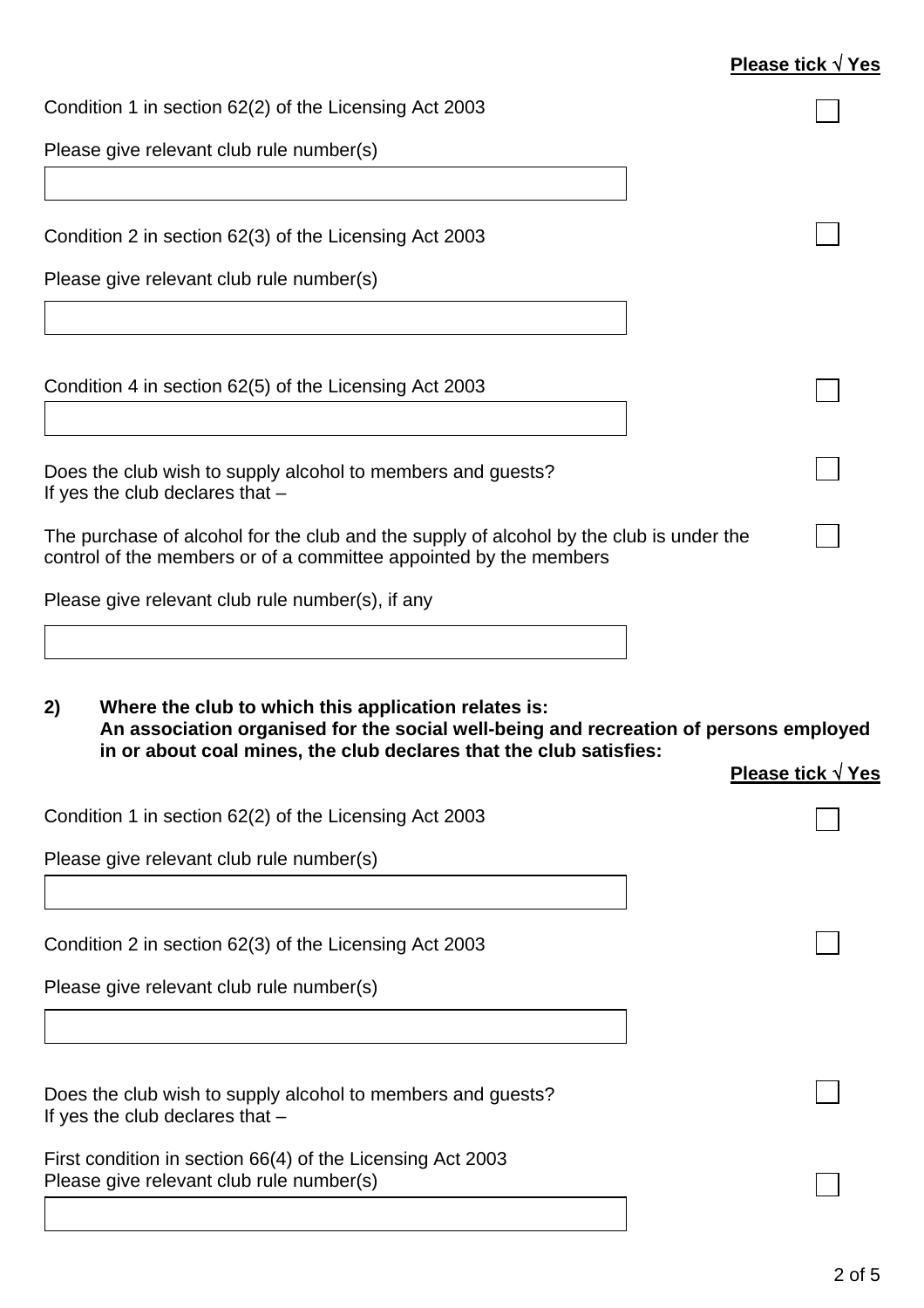| Second condition in section 66(5) of the Licensing Act 2003 |  |
|-------------------------------------------------------------|--|
| Please give relevant club rule number(s)                    |  |

#### **3) Where the club to which the application relates does not fall into categories in 1 or 2 above, the club declares that the club satisies:**

| Please tick $\sqrt{Y}$ es |  |  |
|---------------------------|--|--|
|                           |  |  |
|                           |  |  |

Condition 1 in section 62(2) of the Licensing Act 2003

Please give relevant club rule number(s)

Condition 2 in section 62(3) of the Licensing Act 2003

Please give relevant club rule number(s)

Condition 3 in section 62(4) of the Licensing Act 2003

The club's arrangements for restricting the club's freedom of purchase of alcohol are:

(a) contained in club rule number(s),

### (b) or, as follows

(please provide a short description)

The club's provisions by which money or property of the club or any gain arising from the carrying on of the club is or may be applied for charitable benevolent or political purposes are:

| (a)<br>contained in club rule number(s), |  |
|------------------------------------------|--|
|                                          |  |

#### (b) or, as follows

(please provide a short description)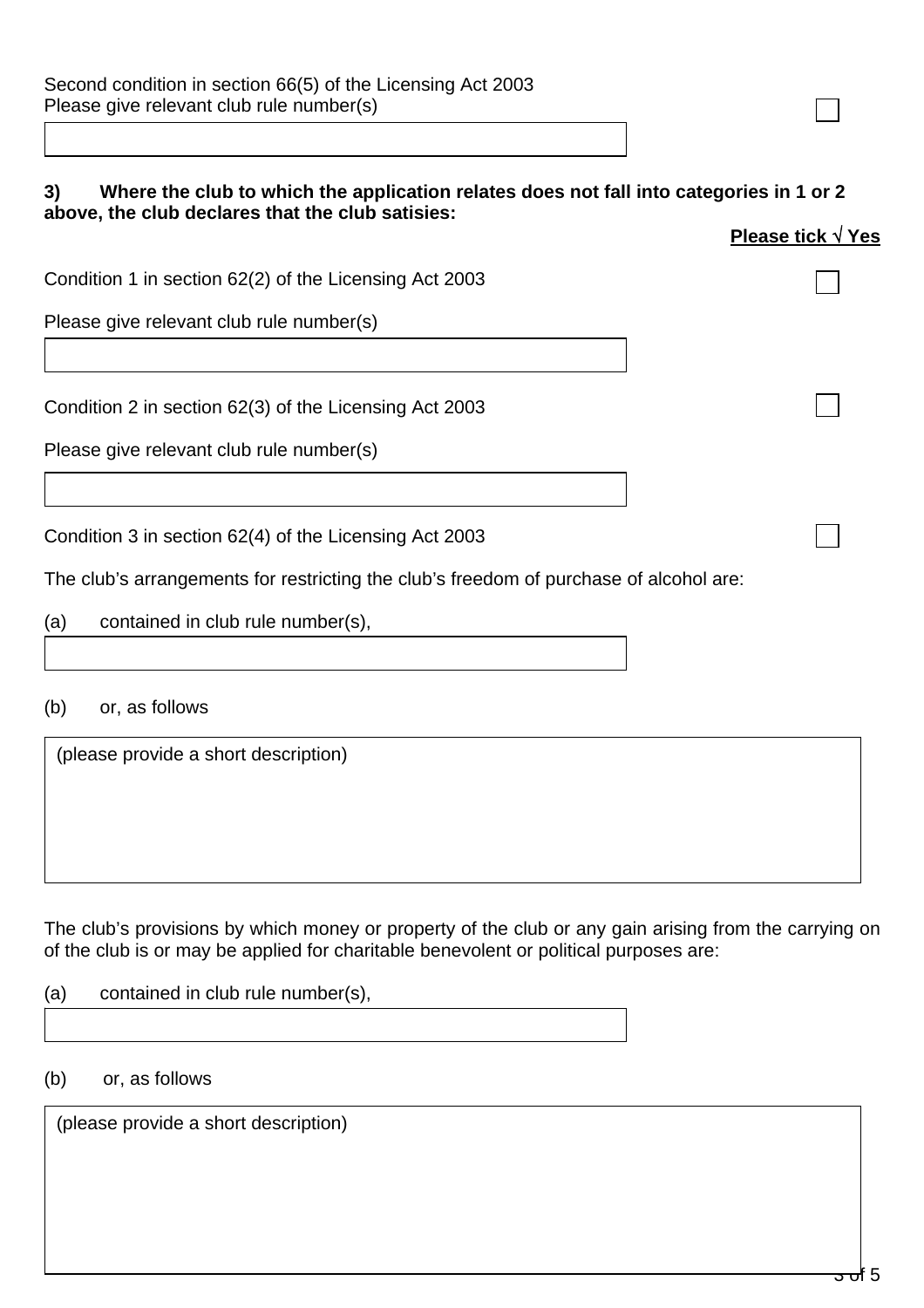The arrangements for giving members information about the finances of the club are:

(a) contained in club rule number(s),

(b) or, as follows

(please provide a short description)

#### **Please describe details of the books of account and other records kept to ensure the accuracy of the information about finances given to members of the club or give the relevant rule number(s)**

| Please tick $\sqrt{Y}$ es |
|---------------------------|
|                           |
|                           |
|                           |
|                           |
|                           |
|                           |
|                           |